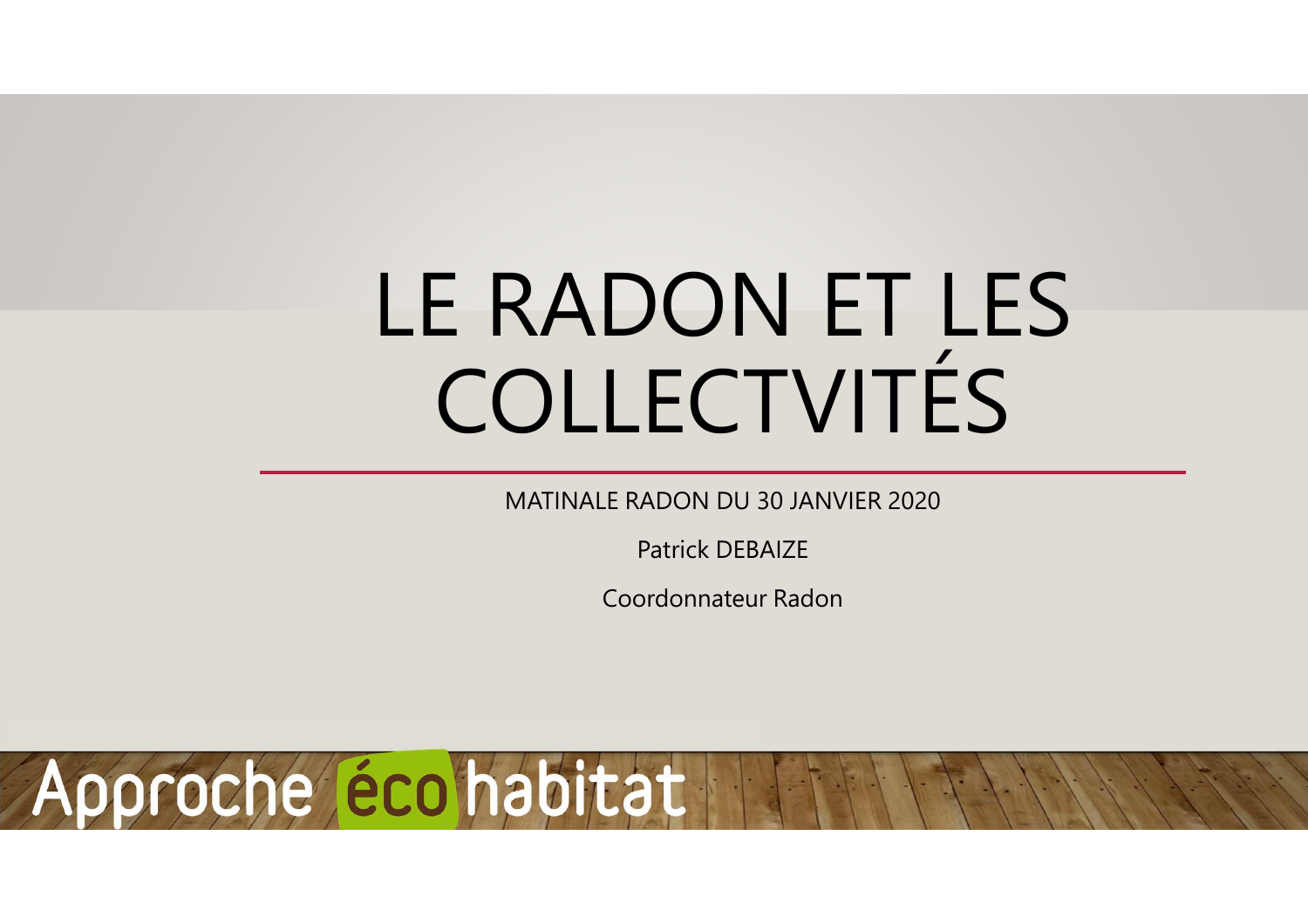### L'ASSOCIATION <sup>A</sup>PPROCHE-ÉCOHABITAT ET LE <sup>R</sup>ADON

- -<sup>P</sup>ROFESSIONNELS DU <sup>B</sup>ÂTIMENT -> ÉCOLOGIQUES
- Implantation Essentielle en Bretagne<br>- Implicuée sub la Tuématique Babon e
- <sup>I</sup>MPLIQUÉE SUR LA <sup>T</sup>HÉMATIQUE <sup>R</sup>ADON <sup>D</sup>EPUIS <sup>2013</sup>

DEPUIS 2014, PARTICIPE <sup>A</sup>UX <sup>A</sup>PPELS A PROJETS DE <sup>L</sup>'ARS BRETAGNE

- <sup>F</sup>ORMATION DE <sup>P</sup>ROFESSIONNELS AUX <sup>D</sup>IAGNOSTICS <sup>R</sup>ADON
- <sup>A</sup>SSISTANCE <sup>À</sup> LA <sup>M</sup>ISE EN <sup>P</sup>LACE DE <sup>C</sup>AMPAGNES DE <sup>M</sup>ESURE (CPOM)

- <sup>E</sup>TC ...

Approche éco habitat

Matinale Radon – Rennes 30 janvier 2020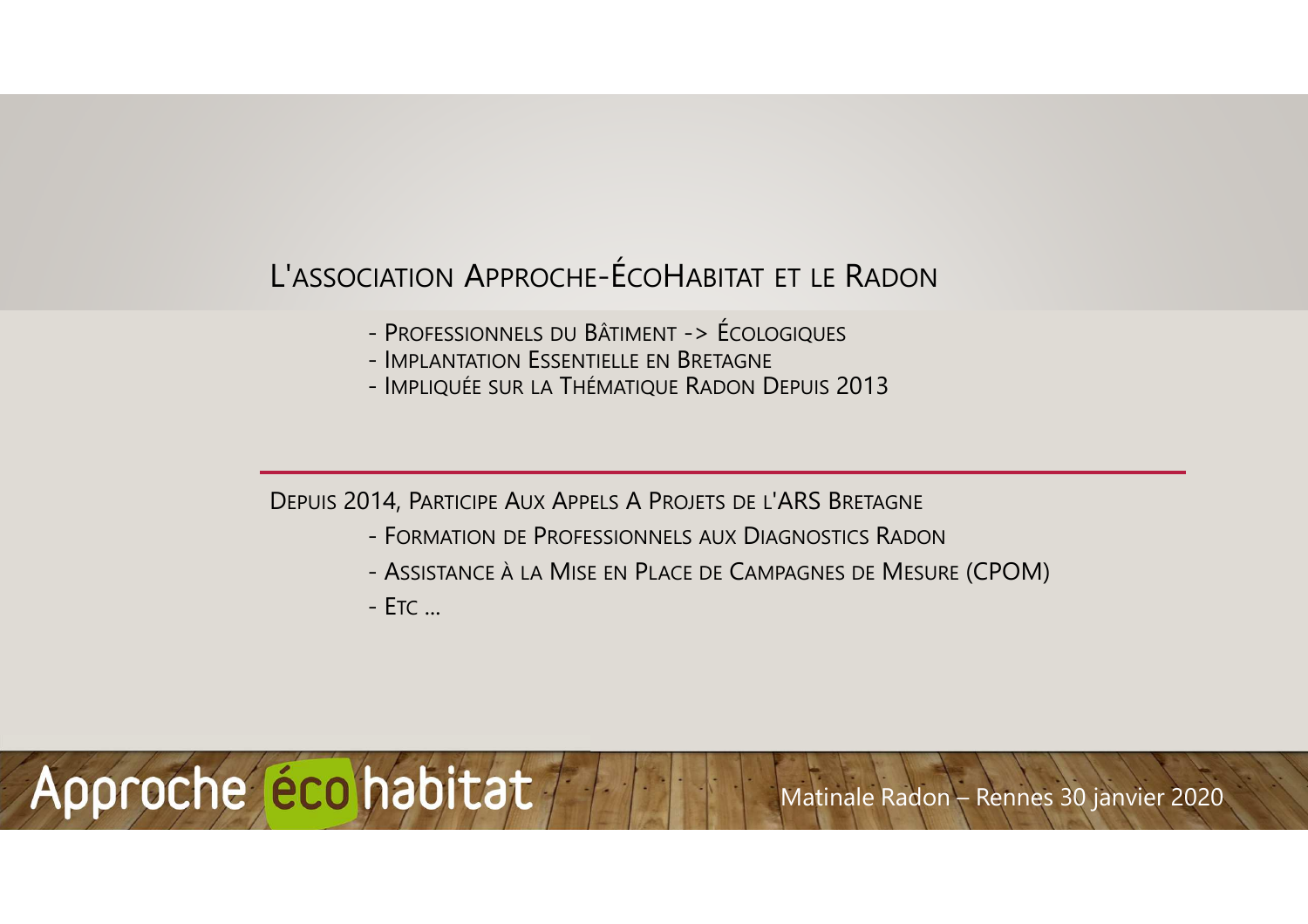### L'ASSOCIATION <sup>A</sup>PPROCHE-ÉCOHABITAT ET LE <sup>R</sup>ADON

- Mise en Place de Campagnes de Mesure<br>- Disease inferire -> PAS DE MESURE = PAS DE <sup>P</sup>ROFESSIONNELS

AEH - ACCOMPAGNE LA CAMPAGNE DE MESURE DE CONCARNEAU (2011-2014) DE <sup>L</sup>'ARS DT29 (2015-2016)

- <sup>A</sup>IDE <sup>À</sup> LA MISE EN <sup>P</sup>LACE

- <sup>L</sup>ORIENT-AGGLOMÉRATION ET ALOEN (2018)
- L'ASSOCIATION AMIH SUR <sup>L</sup>ANNION-TRÉGOR (2018)
- L'ASSOCIATION <sup>P</sup>ACIPLOUBAZ SUR <sup>P</sup>LOUBAZLANEC (2019)

Approche éco habitat

Matinale Radon – Rennes 30 janvier 2020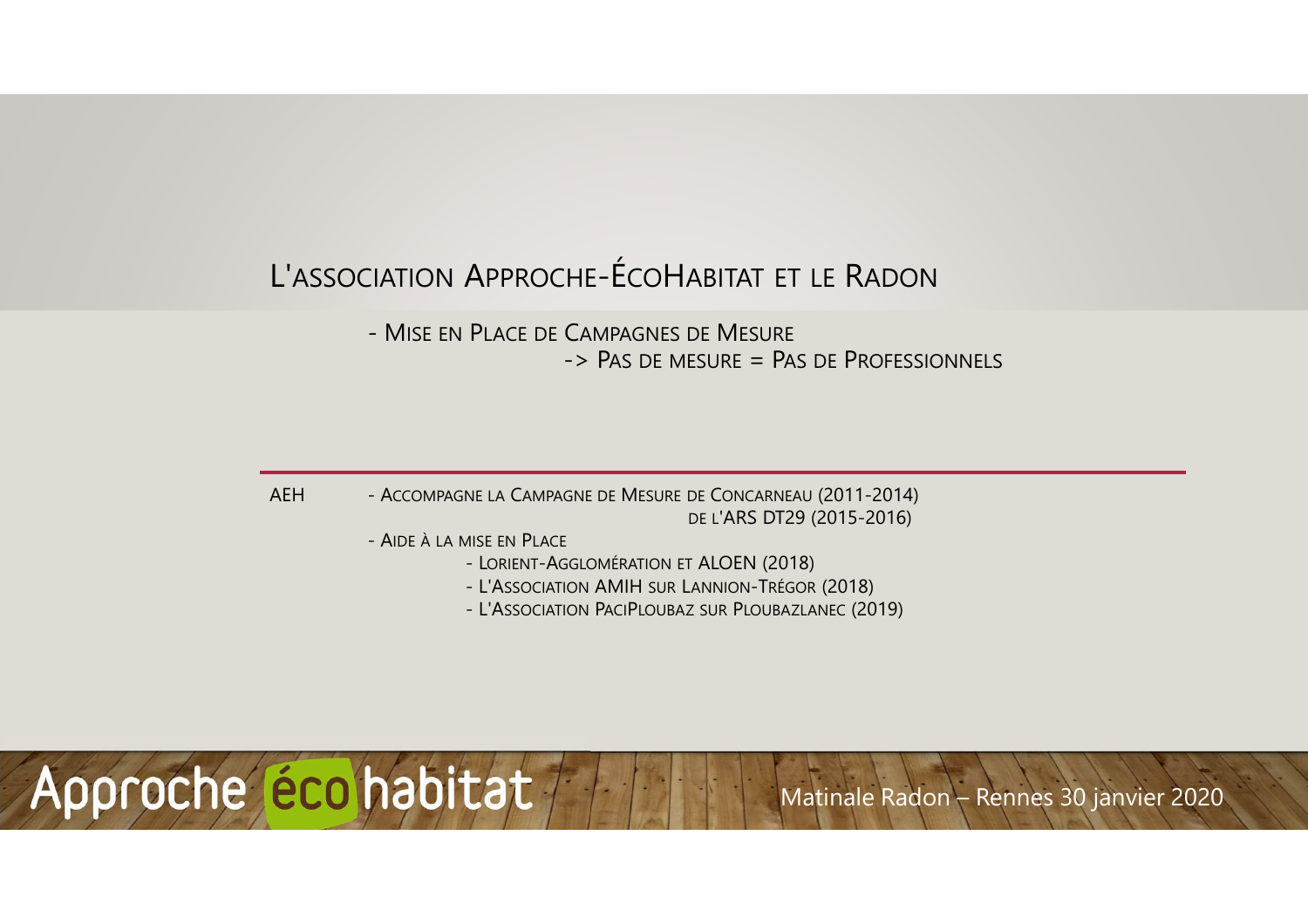#### L'ASSOCIATION APPROCHE-ÉCOHABITAT ET LE RADON

- LES COLLECTIVITÉS INTERVIENNENT SUR 3 DOMAINES EN ZONE 3 :

- EN TANT QUE PROPRIÉTAIRES DE BÂTIMENTS
- EN TANT QU'EMPLOYEURS
- EN TANT QUE "COMPÉTENCE HABITAT"

## Approche éco habitat